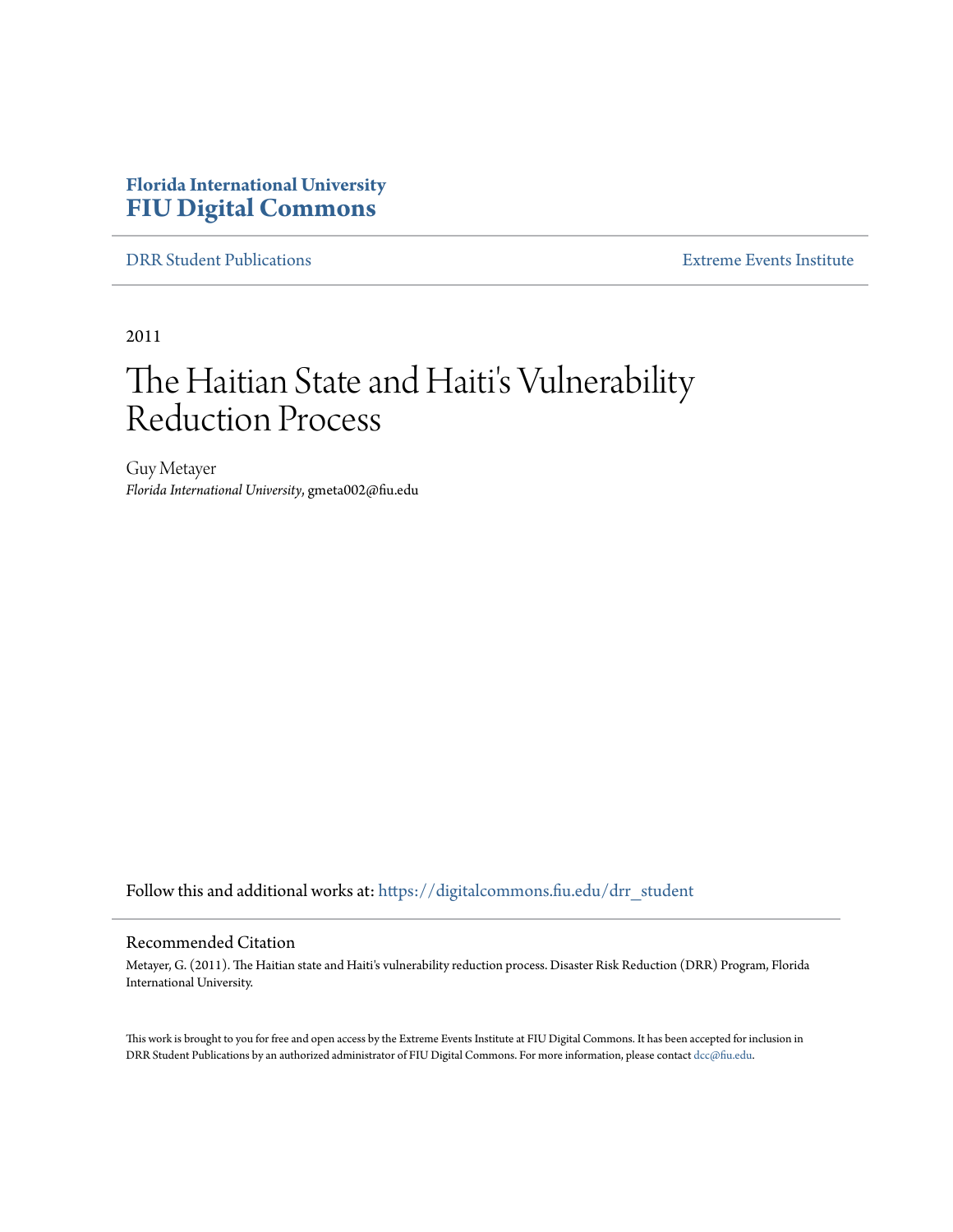### **The Haitian State and Haiti's Vulnerability Reduction Process**

Guy Metayer

Disaster Risk Reduction Program Florida International University

Submitted to: Dr. Richard S. Olson Dr. Juan Pablo Sarmiento Dr. Gabriela Hoberman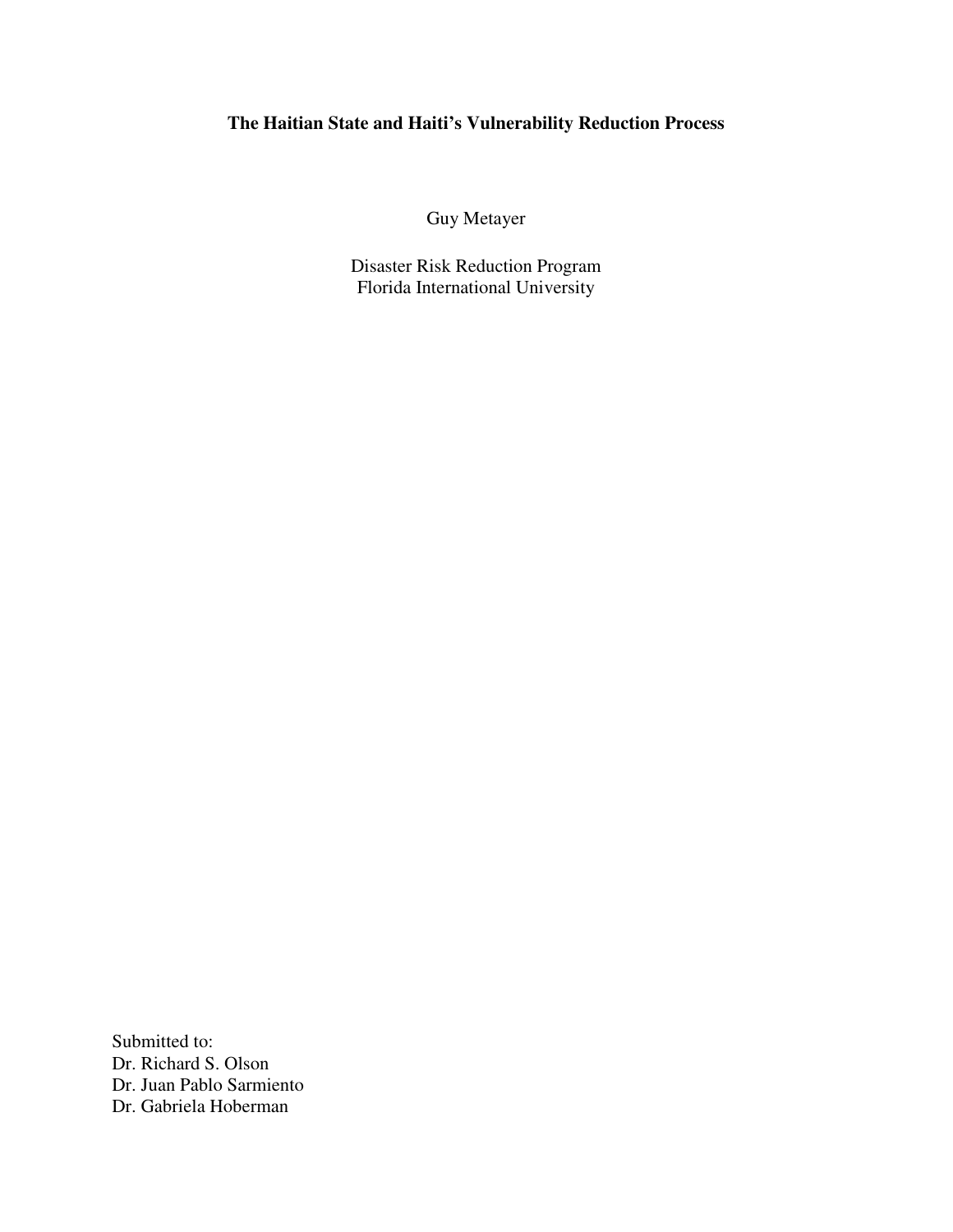### **Introduction**

Traditionally, most scholarly dialogue concerning Haiti's faltering development has revolved around perspectives and frameworks devised by international aid agencies and their respective donor countries. This follow-up paper aims to shift the focus of discussion away from these international stakeholders and towards actors within the Haitian state itself. This entails looking at Haiti's development process from the vantage point of the Haitian state, more specifically from the perspective of the two most recent administrations, that of Alexandre Boniface (2004-2006), and Réne Préval (2006-2011). First, the paper will present the development frameworks of the two aforementioned administrations, Boniface's *Interim Cooperation Framework* (ICF), and Préval's, as summarized in two related documents: 1) *Programme-Cadre de Réforme de l'Etat: Modernisation Administrative et Décentralisation* (Program for Reforming the State: Administrative Modernization and Decentralization); and 2) *Document de Stratégie Nationale pour la Croissance et la Réduction de la Pauvreté* (DSNCRP-Document of National Strategy for Growth and Reduction of Poverty). Second, it will look at the potential of these frameworks to reduce vulnerability, and shed light, to a certain extent, on the state vs. private sector debate in terms of which entity has the ability to lead the development and vulnerability reduction processes in Haiti.

#### *The 2004-2006 Interim Cooperation Framework (ICF)*

The Interim Cooperation Framework (ICF) is a development framework adopted by the interim government that followed the downfall of Jean-Bertrand Aristide, in February 2004, as President of the Republic of Haiti. This development framework, approved by major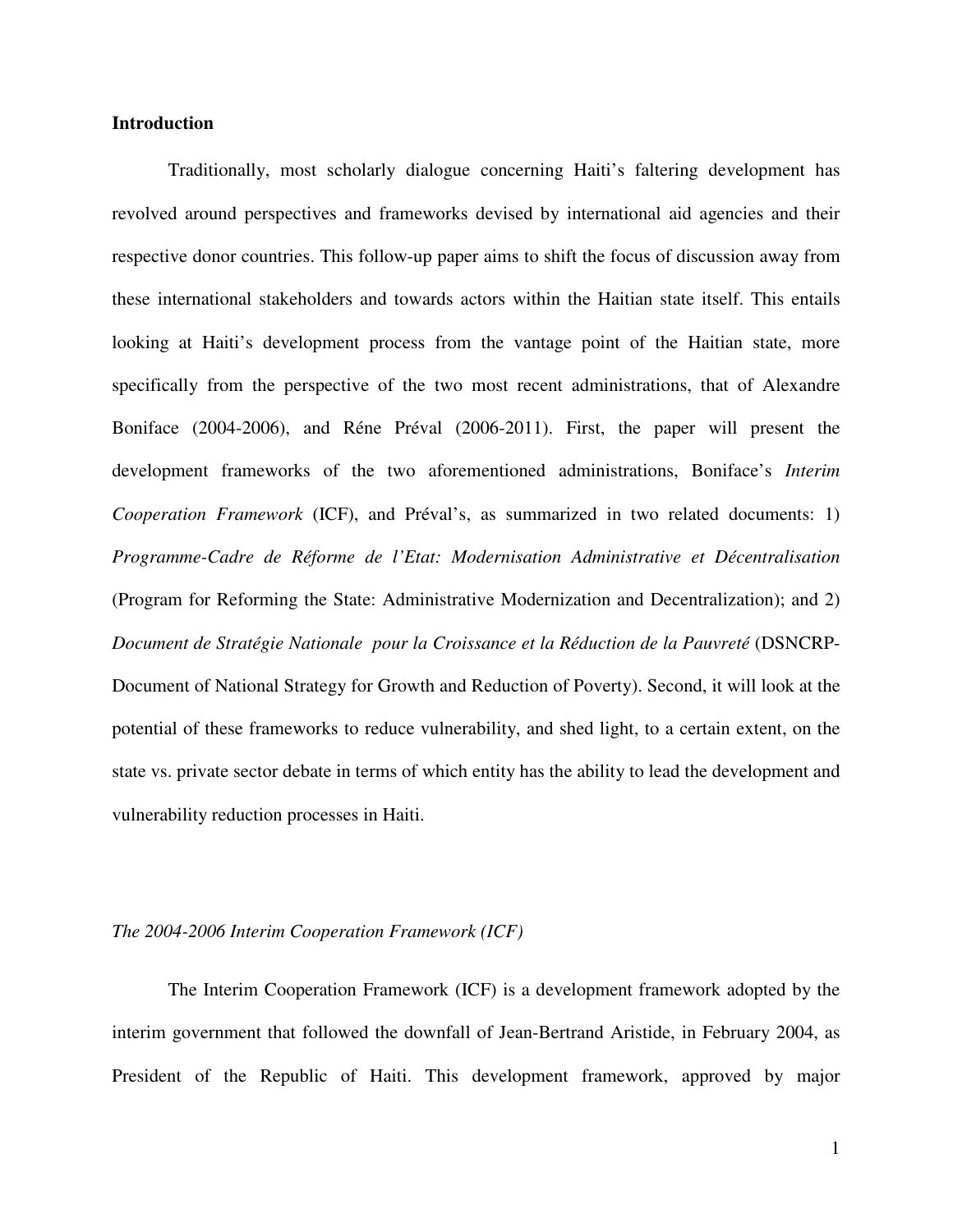international donor agencies, was to be implemented during the two-year term of the interim government (2004-2006) led by Alexandre Boniface, as the then appointed President of Haiti, and Gerard Latortue, the de facto Prime Minister. The ICF was to signal a new era in Haiti in terms of economic recovery and prosperity (ICF 2004, p. iii).

Similar to the 1990s Strategy for Social and Economic Reconstruction  $(SSER)^1$ , the ICF was largely shaped by powerful donor agencies like the World Bank and USAID. Though it was officially launched by the Haitian government in April 22, 2004, the ICF process was primarily dictated by international donor agencies at an informal donors meeting held in Washington, D.C. by the World Bank (WB) in March 23, 2004 (p. 6). According to its architects, the ICF departed from previous development frameworks implemented in Haiti by addressing many of their previous shortfalls.

One of the insights of the ICF is its acknowledgment of the fact that the Haitian state has been systematically weakened by previous development policies. Indeed, the ICF designers acknowledged a lack of coordination, consistency, and strategic vision in the donors' interventions. They basically argued that "the donors have often set up parallel project implementation structures that weakened the State, without, however, giving it the means to coordinate external aid, and improve national absorptive and execution capacities" (p. 5). They further argued that "recourse to the private sector or to civil society has become routine, contributing to a further weakening of the civil service" (p. 5), and thus blamed international donors for weakening the Haitian state while empowering the private sector.

<sup>&</sup>lt;sup>1</sup> The SSER was the development strategy promoted by the Aristide government in the context of Aristide's return to power in 1994.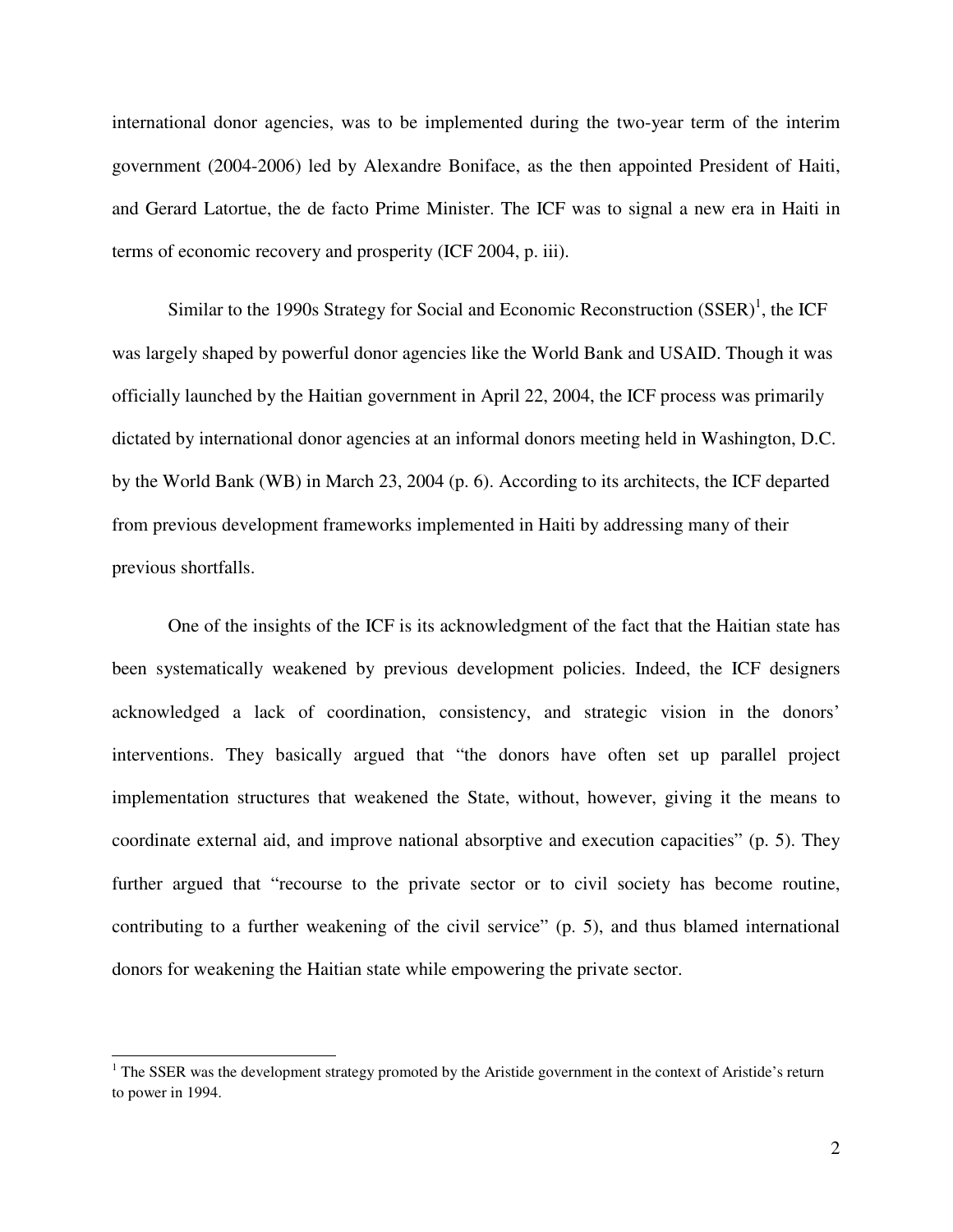To address the flaws of previous development policies, The ICF articulated the key priorities for the Haitian state around four strategic axes: "1) strengthening political governance and promoting national dialogue; 2) strengthening economic governance and contributing to institutional development; 3) improving access to basic services; 4) promoting economic recovery" (p. xii).

The strengthening of political governance and the promotion of national dialogue consisted of working toward the restoration of public security and basic liberties, national reconciliation and dialogue, free access to law and justice, fighting against impunity, and the holding of free and transparent elections.

In terms of strengthening economic governance and institutional development, the ICF called for an efficient and credible budget, the modernization of the management of public enterprises in key sectors, the strengthening of institutional or state capacities, the implementation of decentralized policies, and the establishment of an Independent *Anti-Corruption Unit.* 

When it comes to improving access to basic services, the ICF promoted the development of a strategy for humanitarian aid and post-disaster rehabilitation that takes into account the strengthening of national and local authorities' capacities to better categorize and assist vulnerable groups, and assess social conditions. The ICF put a special emphasis on health care and educational access. According to the framework, the interim government should "restart operations in the main hospitals, extend the Minimum Package of Services to 2,500,000 Haitians by developing 15 health districts, and strengthening the Ministry of Public Health and Population's capacities for management and coordination" (p. xv). To facilitate access to quality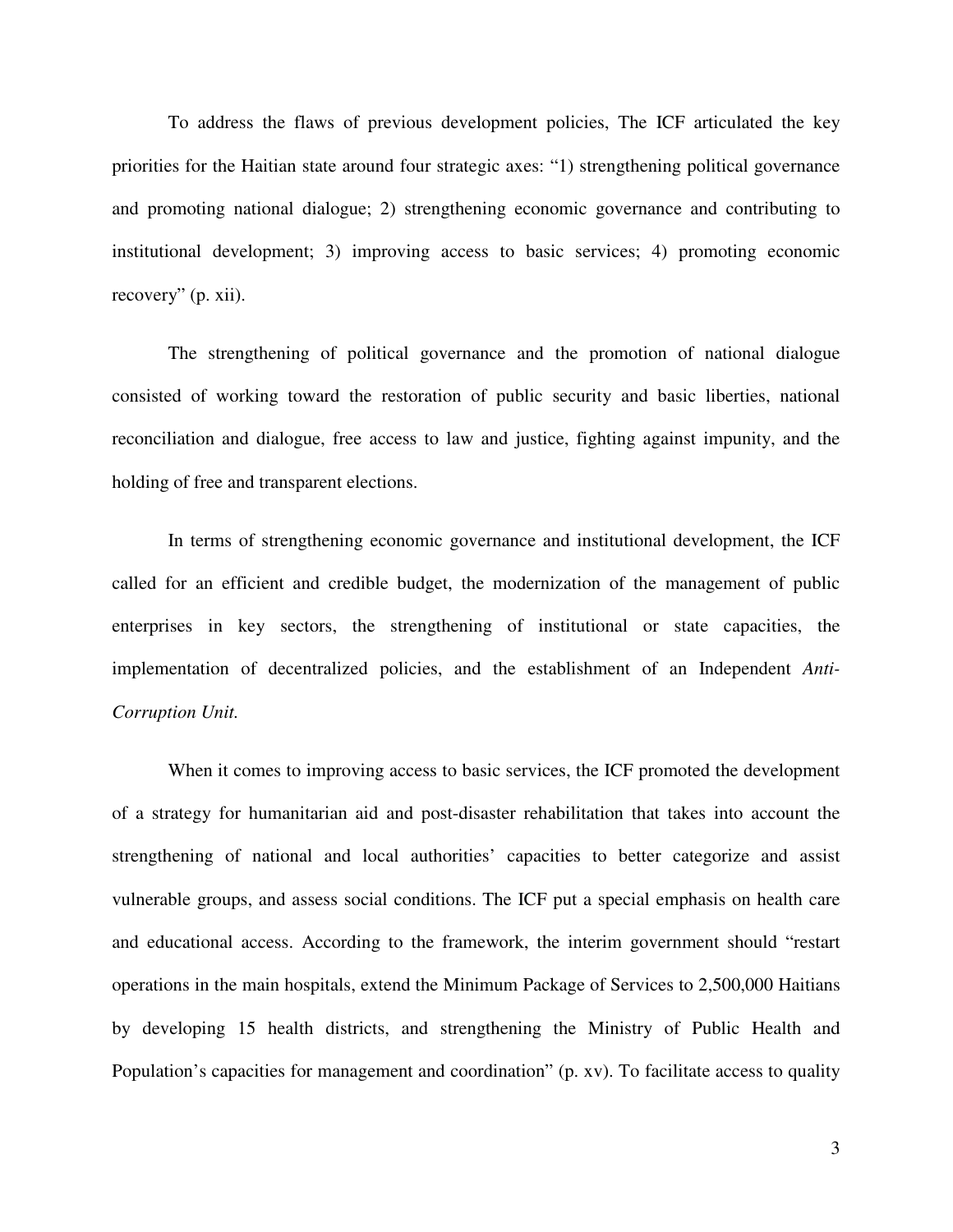education, the ICF recommended that the government, in the short term, "organize, manage and finance, school supplies" (p. xv).

Lastly, the ICF proposed a set of measures, which, according to the framework, have the potential to lead to economic recovery. These measures include macroeconomic stability, the rehabilitation of vital infrastructures, the strengthening of agricultural activities, the protection of the environment, and, above all, the development of the private sector. Conforming to IMF policies, the ICF called for an increase in fiscal revenues, a reduction in discretionary expenditures, transparency in the management of the public sector, and the establishment of a plan for the clearance of external arrears and debt service. According to the ICF, any sustainable effort for the economic recovery of Haiti would always be challenged by the deterioration of the country's environment, its extreme poverty and social vulnerability, and its deficiency in terms of land-use management. In order to restore Haiti's environment, the framework recommends the substitution of wood and charcoal as sources of fuel to reduce the decline of land and natural resources, ameliorate risk, and promote effective disaster risk management (p. xiv).

On the other hand, the ICF considered the private sector as the engine of the economic recovery process or "the main provider of productive employment" (p. xiv). As a result, the framework recommended that the private sector, including small and medium-size enterprises and industries, be supported "through the creation of a recapitalization fund for businesses that were affected by the events<sup>2</sup> of February-March 2004, and a mutual guarantee fund for small companies for each of the small business professions, and by the injection of financial resources into the micro-finance system" (p. xiv).

 $2$  In February 2004 violent political events culminated in the downfall of Jean-Bertrand Aristide as President of the Republic of Haiti. During these events, many private businesses were burned out or sacked.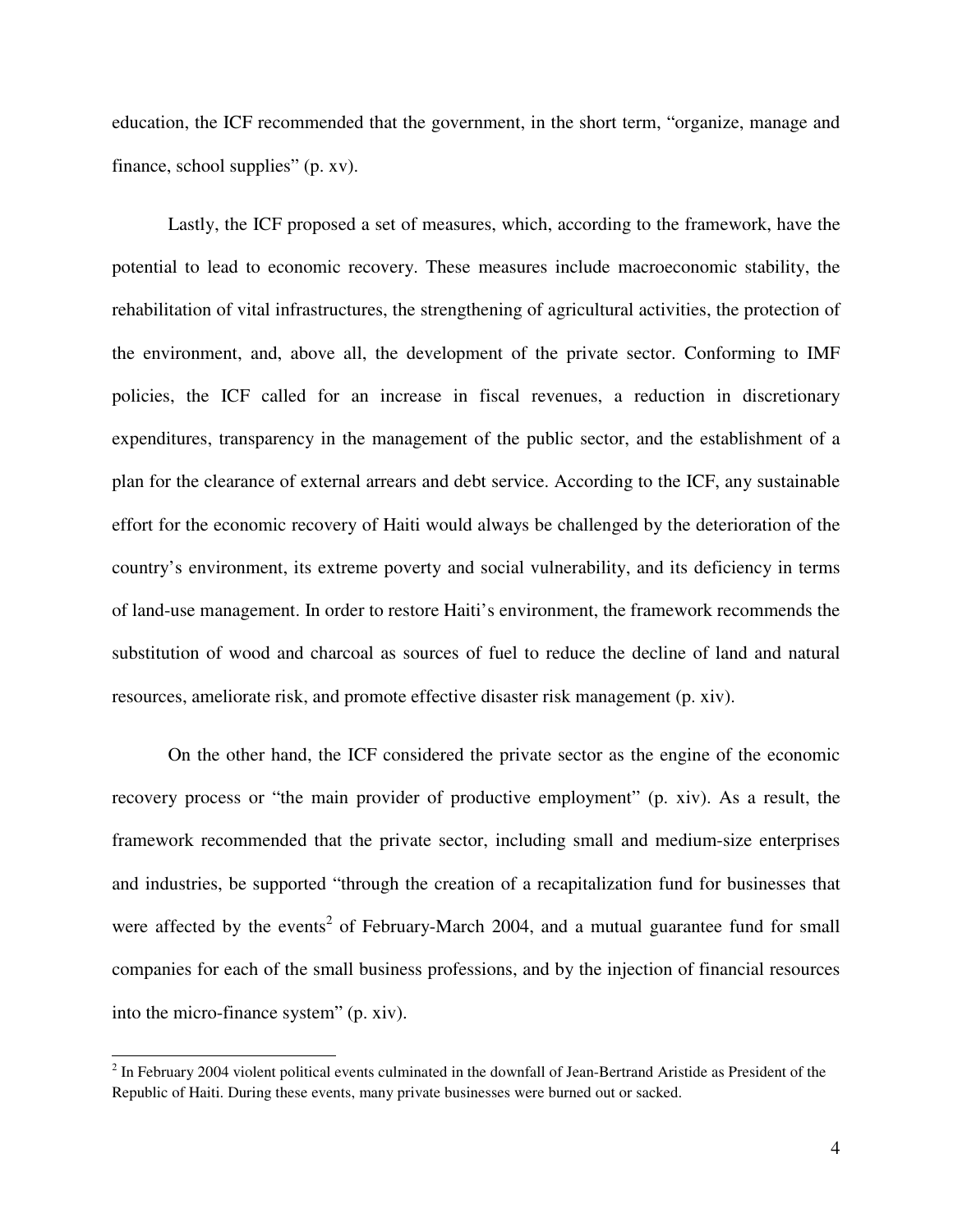In summation, the ICF mainly focused on the necessity to reinforce or empower the Haitian state. It was followed by Preval's Program for Reforming the State and DSNCRP, which respectively call for the modernization of Haiti's administrative system and poverty reduction in the country.

# *Programme-Cadre de Réforme de l'Etat: Modernisation Administrative et Décentralisation (Programme-Cadre 2007-2012)*

The Program for Reforming the State is the government document of reference in terms of reforming and modernizing the Haitian state. The Program distinguishes between two components of the process of reforming the Haitian state: administrative reform and decentralization. Before underscoring the governmental vision of reform, the Program identifies three major problems plaguing Haiti's administrative system, which are: a) an administration that poorly plays its role of public service provider b) an administration unable to promote a politics of proximity or decentralization c) a Civil Service that is extremely fragile and poorly oriented toward modernity (Programme-Cadre pp. 5-6).

A) According to the Program, Haiti's administrative institutions do not generally conform to their fundamental missions as set by Haiti's current legal framework, which is barely enforced because the country's regulatory framework is poorly developed. The document asserts that years of political instability have caused an important loss of technicians, which in turn has weakened the managerial and operational capacity of public institutions. As a result of this weakness, the services provided by public institutions are generally insufficient, inadequate, and of poor quality, thus many needs and services requested by the population and the private sector, are not taken into account. These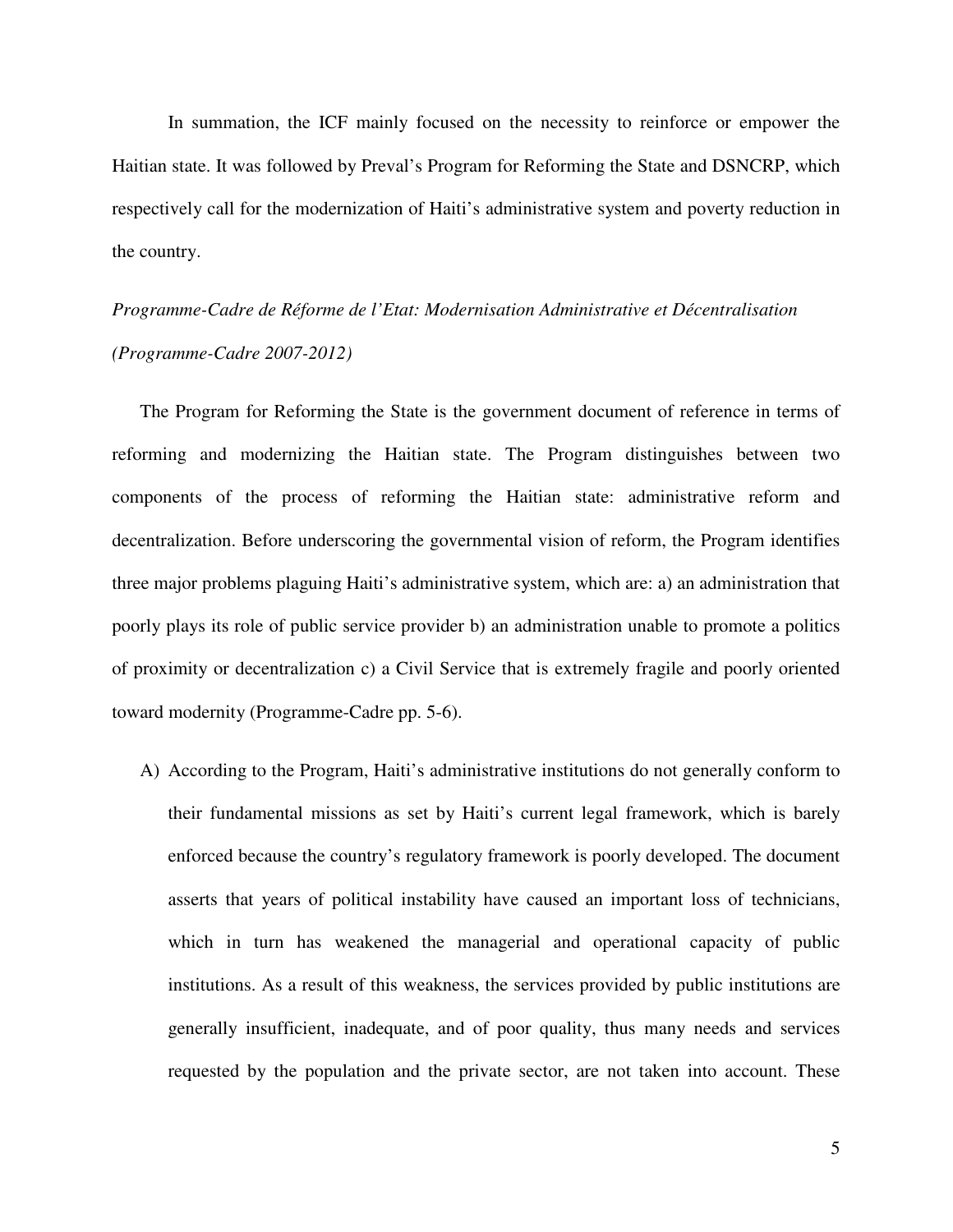characteristics reveal the fact that organization at the level of technical services is not oriented toward efficacy (p. 5).

- B) The Program asserts that there is a strong centralization of public administration in the capital city, Port-au-Prince. This extreme concentration has been detrimental to the public service structures established in different departments of the country, which have become purely nominal. The document further asserts that even the sectors of the public administration that can be considered decentralized haven't really done so in terms of their services because of the slow pace of the process. (p. 6).
- C) The profile of the Civil Service is far from satisfying the exigencies of a modern and efficient administration. According to the Program, this situation is due, in large measure, to the fact that public institutions are filled with poorly qualified personnel and very few staff members with seniority, a result of the loss of qualified personnel associated with the country's various bouts of political instability. From the perspective of the Program, the principles of management underscored by the Haitian Constitution and the decree that revises the general statute of the Civil Service are poorly adhered to. To illustrate the traditional nature of Haiti's Civil Service, the Program mentions the fact that most recruitment has been done through personal recommendation rather than open contest.

Given the lamentable picture of Haiti's administrative system, the Program argues that the only way for this system to become a development tool for Haiti is through modernization, a process that should be driven by political leaders. From this standpoint, the Program lays out the vision and the institutional framework of the Préval administration in terms of reforming and modernizing the Haitian state.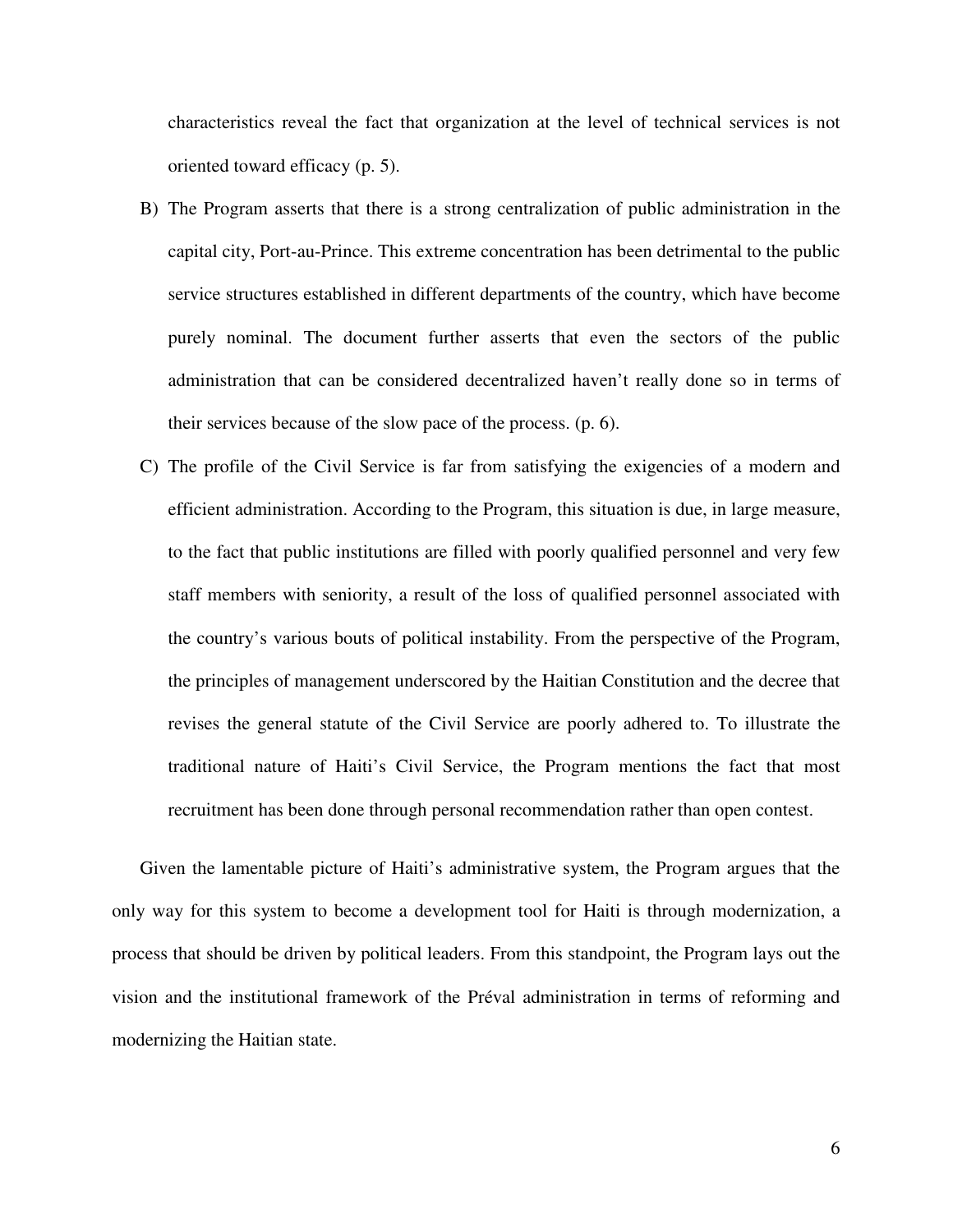### *Governmental Vision and Institutional Framework of the Reform*

In his inaugural speech, President Préval identified two major orientations of his second term (2006-2011), which represent his vision of reform for the Haitian state. They are the construction of a modern state, which involves the reinforcement of democratic institutions, and the creation of favorable conditions for investment in order to generate wealth to the benefit of the population (p. 9). This vision was reinforced by Prime Minister Jacques Edouard Alexis in his *Declaration*  de Politique Generale<sup>3</sup> before the Haitian Parliament in June 2006. In his speech, Prime Minister Alexis pointed out three dimensions of the state's modernization process, which are the refoundation of the state, the consolidation of democratic institutions, and the decentralization of the state  $(p. 10)$ .

More specifically, the goals set by the government, in the context of reforming the Haitian state, consist of:

- a) Renovating Haiti's legal framework and harmonizing the missions of Ministries and other governmental bodies
- b) Reorganizing and restructuring the executive system to ensure better management and provision of quality services to the population
- c) Distributing competencies and responsibilities between the center and the periphery
- d) Developing and valuing the human resources of the Civil Service

<sup>3</sup>The *Declaration de Politique Generale* is a speech made by a designated Prime Minister before the Parliament with the objective to receive a vote of confidence from the Parliamentary institution and officially become Prime Minister with all the rights and duties pertaining to this function. This speech essentially represents a summary of the political program that the Prime Minister and his/her government propose to implement in the country if approved by the Parliament.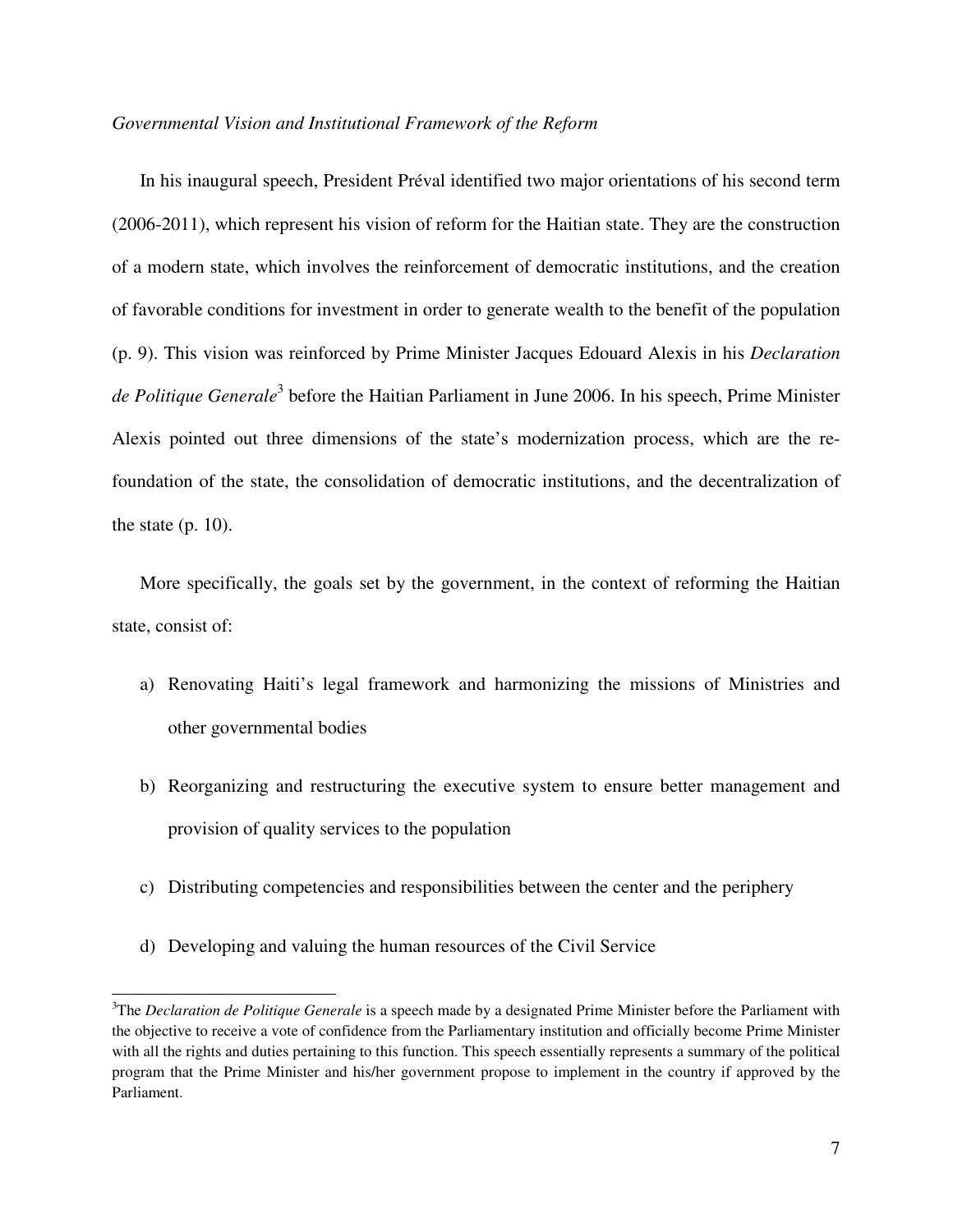e) Improving working conditions by providing adequate material and informational means (p. 13).

To reach the aforementioned goals, the Haitian government created three entities, which are to guide the reform process of the Haitian state. These entities are: a) *Conseil Superieur de l'Administration et de la Fonction Publique* (Superior Council of Administration and Civil Service), b) *Office de Management et des Resources Humaines* (Office for Management and Human Resources), c) *Comite Interministeriel sur la Decentralisation* (Inter-ministerial Committee on Decentralization) (pp. 10-11).

The role of the *Conseil Superieur de l'Administration et de la Fonction Publique* is to look at the elaboration, application, and assessment of actions related to the modernization of public services, while the mission of the *Office de Management et des Resources Humaines* consists of assessing the performance of the Civil Service system through regulation and evaluation measures, thus ensuring the adaptation and harmonization of administrative structures and procedures (p. 11).

When it comes to the *Comite Interministeriel sur la Decentralisation*, which is the third entity created in the context of administrative modernization, its role is to follow-up on the national politics of decentralization in order to ensure better coordination of governmental action in this field. More particularly, this Committee determines orientations in the following:

- 1) Elaboration and follow-up on the national politics of decentralization and preparation of an implementation action plan
- 2) Preparation and organization of public debates on issues related to decentralization and local development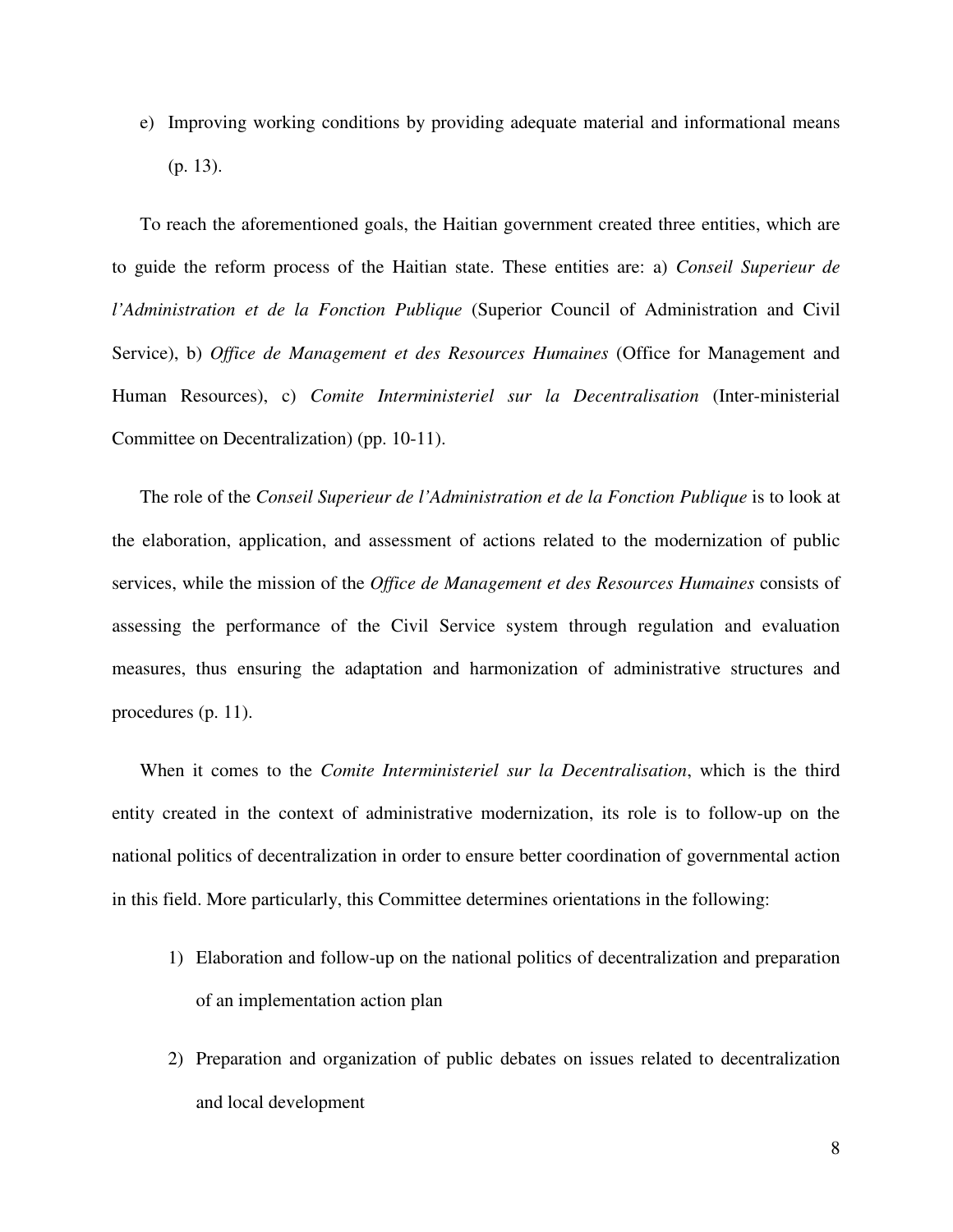- 3) Preparation of a legal framework related to territorial collectivities and decentralization
- 4) Elaboration of administrative, regulative, fiscal and budgetary projects in the context of the national politics of decentralization
- 5) Coordination of activities related to decentralization and support to territorial collectivities (p. 11).

After presenting the governmental vision of state reform and the institutional framework developed toward this end, the Program for Reforming the State underlines what is called the Six Programmatic Axes, which basically represent a summary or the core reforms proposed by the second Préval administration (2006-2011).

As the core of state reforms, the six programmatic axes involve:

1) The reform of the Central Administration of the state, whic consists of shifting from a command to a development-oriented administration. This shift involves the clarification of the missions and objectives of the state; the reorientation of administrative culture towards merit, public service, control, and results; the organization of a rational public administration, stable and adapted to its missions; the revision of legislative and regulative dispositions, which should be completed, correctly implemented, and constantly evaluated; the extension of measures toward the goal of decentralization; the modernization and adaptation of public management methods; the improvement of the image of the state through a public administration that serves citizens in strict conformity to the laws of the Republic (p. 14).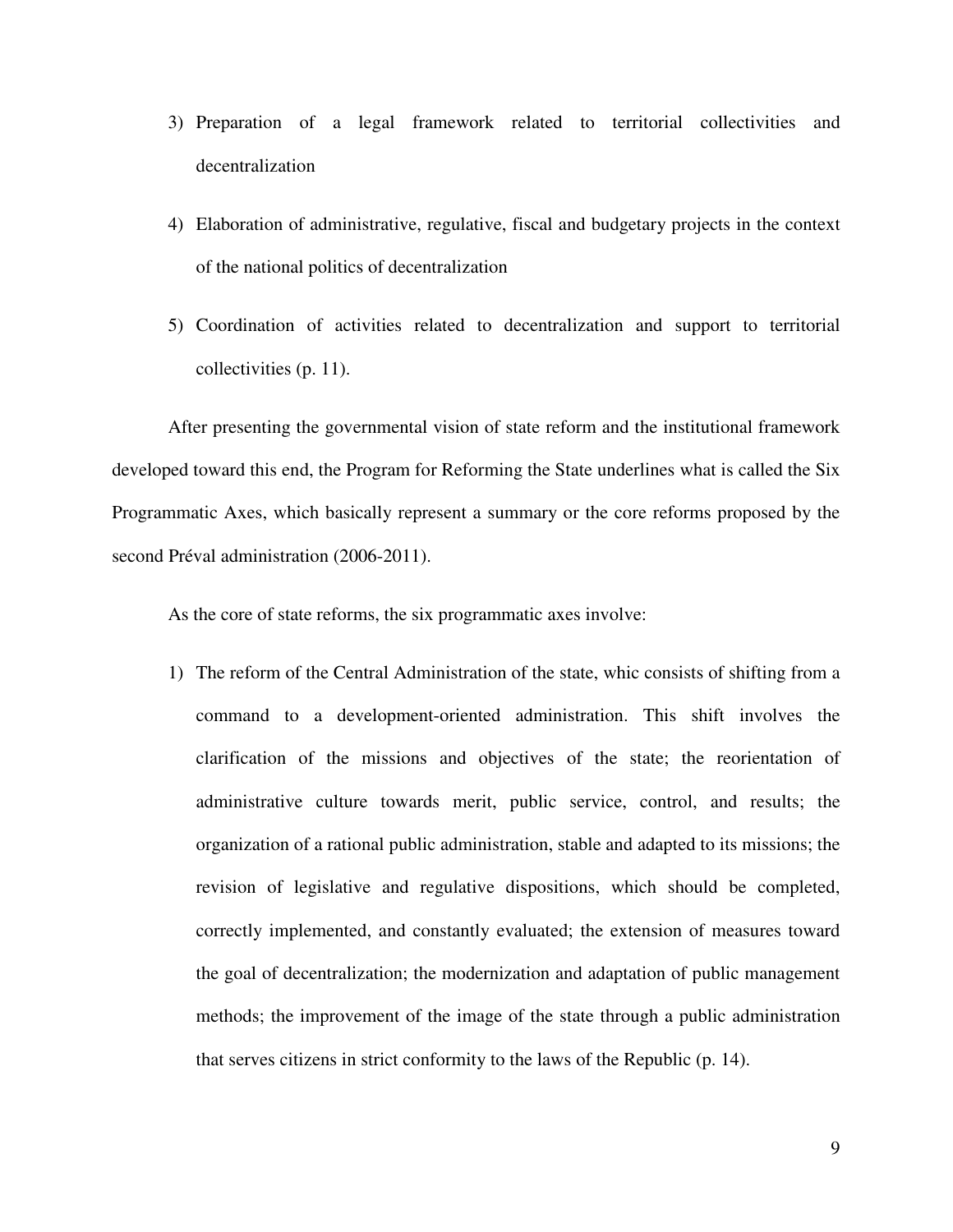- 2) The establishment of a new system of Civil Service, which involves developing a regulatory framework; an institutional framework for the management of human resources; the recruitment of Civil Service agents; establishment of an equal opportunity ethos in the Civil Service; career management of Civil Service agents; professional development of Civil Service agents; and the management of contractual public agents (p. 18).
- 3) The effective de-concentration of public services. This programmatic axe entails an assessment of the status of administrative de-concentration; the conceptual and technical framework of the process; the legal framework of de-concentration; the institutional framework of the de-concentration; the structures for the territorial coordination of de-concentration; the institutional reinforcement of the territorial levels of de-concentration; and activities related to professional development, motivation, and advocacy (p. 24).
- 4) The launching of the decentralization process, which involves the development of a conceptual framework; reinforcement of the legal framework; institutionalization of territorial collectivities and reinforcement of their capacities; reinforcement of assistance structures and capacities of the state; and a campaign of motivation and advocacy (p. 30).
- 5) The modernization of the physical aspects of the public services, requires the elaboration of normative dispositions for the construction and repair of public edifices; construction of administrative edifices in the context of the de-concentration; construction of edifices for the institutions that are guiding the reform process; the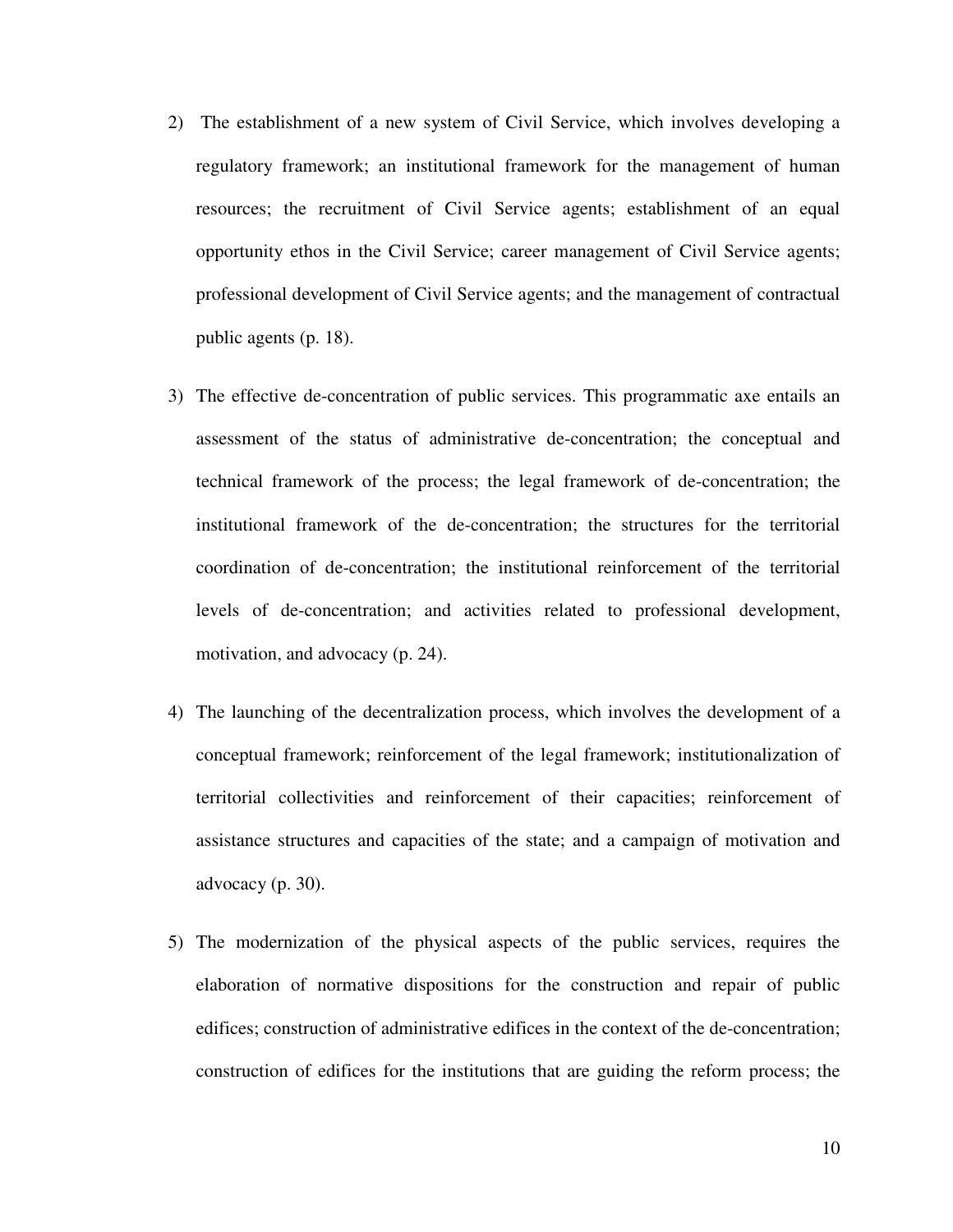furnishing and reinforcement of operational and technical capacities of administrative entities linked to the reform process (p. 33).

6) The sixth and last programmatic axe is the establishment of a system of e-governance, which aims at reinforcing the capacities of the administrative system to use information and communication technologies, as well as associated modern management practices. This programmatic axe involves the consolidation of the physical infrastructures of the administrative system; the development of software; and the development of an adapted institutional and legal framework (p. 38).

To sum up, the Program essentially calls for the modernization of Haiti's administrative system and the implementation of a decentralization process in the country. The Program represents one component of the Préval's development strategy. The other component of this strategy, which is the DSNCRP, basically underscores an approach to reduce poverty in Haiti.

# *Document de Stratégie Nationale pour la Croissance et la Réduction de la Pauvreté (DSNCRP 2008-2010)*

The DSNCRP is intended to express the vision of the Préval administration (2006-2011) in terms of removing Haiti from the spiral of poverty and providing adequate answers to the aspirations of the Haitian people (pp. 12, 14). The document is divided into six parts. First, the DSNCRP makes what it calls a diagnostic of poverty and inequality in Haiti. The document asserts that the index of human poverty indicators for Haiti are alarming (p. 32). In 2001, the document points out, 56% of the Haitian population lived below the line of extreme poverty, which is US\$1 per person and per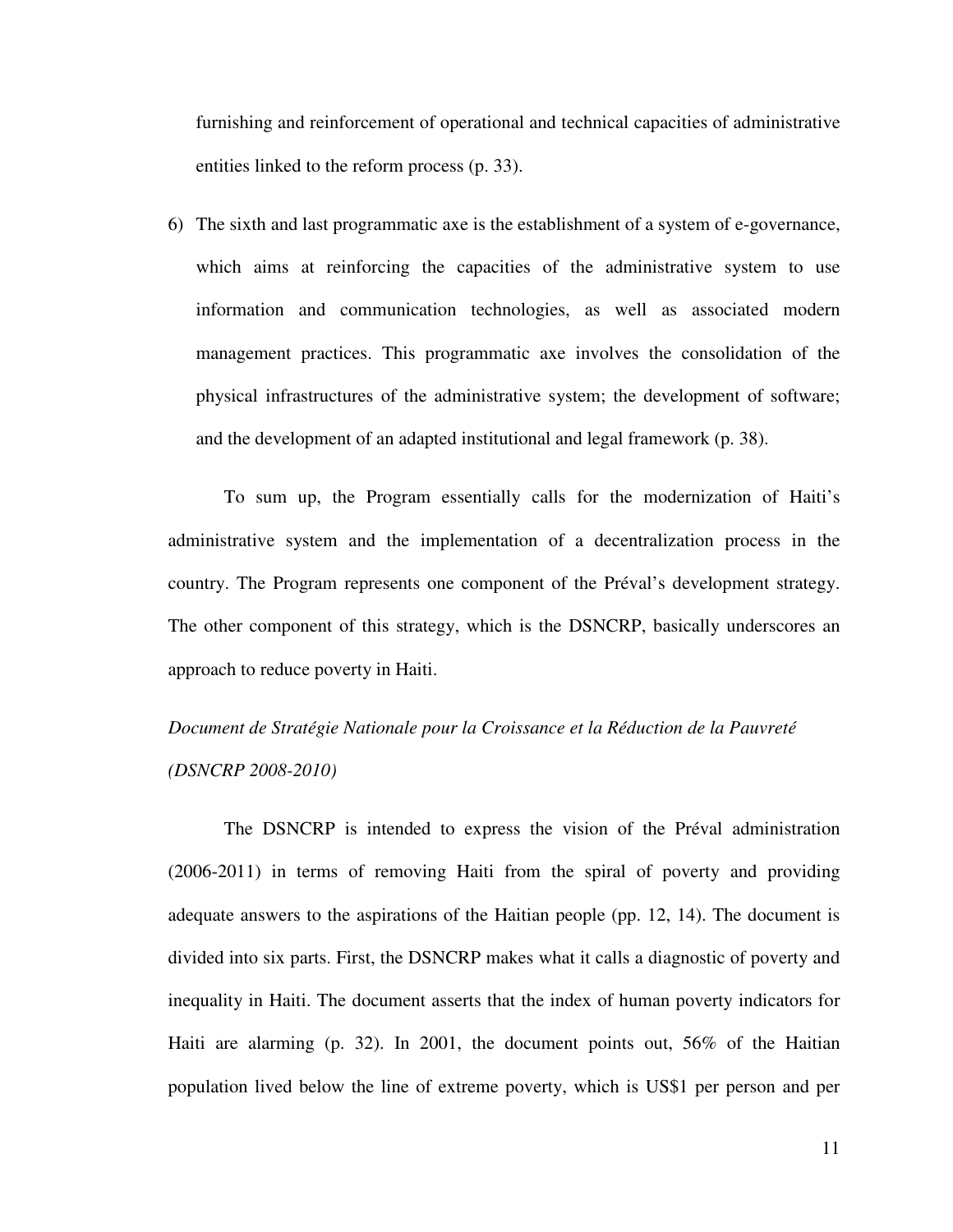day. This situation of absolute poverty is sustained, the document argues, by increasing socioeconomic inequalities. According to the DSNCRP, 40% of the poorest of the Haitian population have access to only 5.9% of the country's income. More generally, the document asserts that 80% of the Haitian population owns only 32% of the country's income, while 2% of the richest own 26% of the total income of the country (DSNCRP p. 31).

Second, the DSNCRP underscores the vision of the government in terms of four challenges to be met by state and non-state actors by 2015. These challenges are:

- a) Allow Haiti to catch up with the Millennium Development Goals (MDG) in terms of a more consistent social development.
- b) Develop a modern and dynamic economy with a territorial and competitive basis in order to keep up with the rapid modernization of the economies of the Caribbean.
- c) Profoundly renovate the public management system and activate the process of decentralization. Modernize the state so it can serve the citizenry as a whole.
- d) Value Haitian competencies. This involves the valorization of Haiti's two major comparative advantages, which are its cultural creativity/historic patrimony and the Haitian Diaspora. From this standpoint, the development process rests on the potential for cultural creation and production. The cultural capital represents a major way to benefit from the globalization process (p. 15).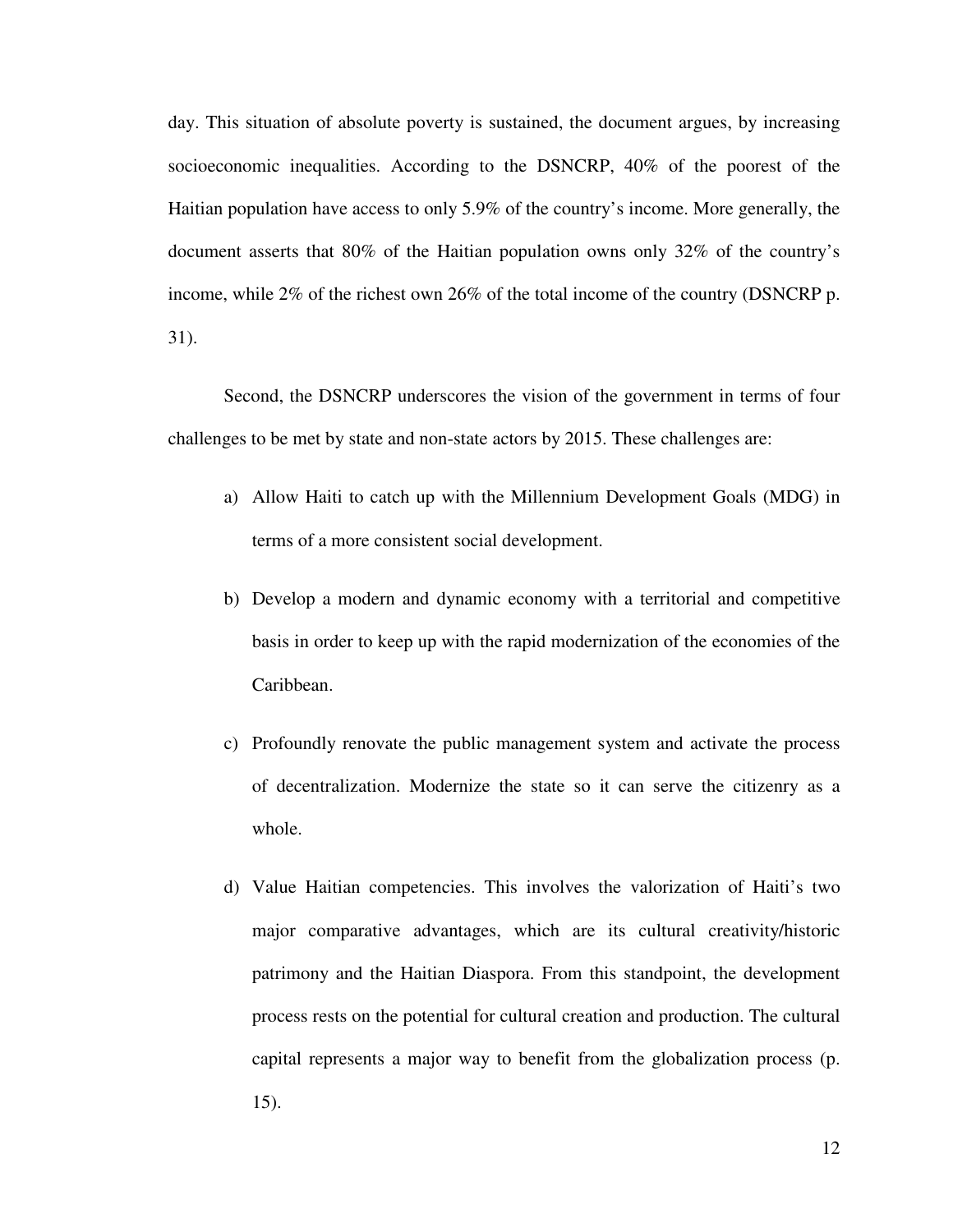Third, the government identifies three pillars, which represent government priorities in terms of the strategy for growth and poverty reduction. These pillars are:

- a) The vectors for growth, which involve the promotion of agriculture and rural development, the promotion of tourism, the modernization of infrastructures, the promotion of science/technology and innovation.
- b) Human development, which depends on the significant improvement of the availability of opportunities, like social services, offered to the Haitian people to better develop their capacities.
- c) Democratic governance, which entails the modernization of the state, establishment of a state of law and order and system of equitable justice, establishment of a functional judicial system, and development of a general climate of security.

Fourth, the DSNCRP underscores the government's macroeconomic policies, which essentially consist of reducing the inflation rate, moving the fiscal pressure from 10% to 14% in 2011, increasing state revenues through a reinforcement of the institutional capacities of the state and the fight against contraband. The state will ensure a better allocation of public expenditures (p. 20).

By the same token, the government proposes to undertake two steps to reduce poverty and stimulate growth in Haiti during the next decades. The first step, which goes from 2007-2010, consists of implementing two key IMF policies: the implementation of a macroeconomic framework based on an effective management of the economy with prudent budgetary and monetary policies, and the modernization of the agricultural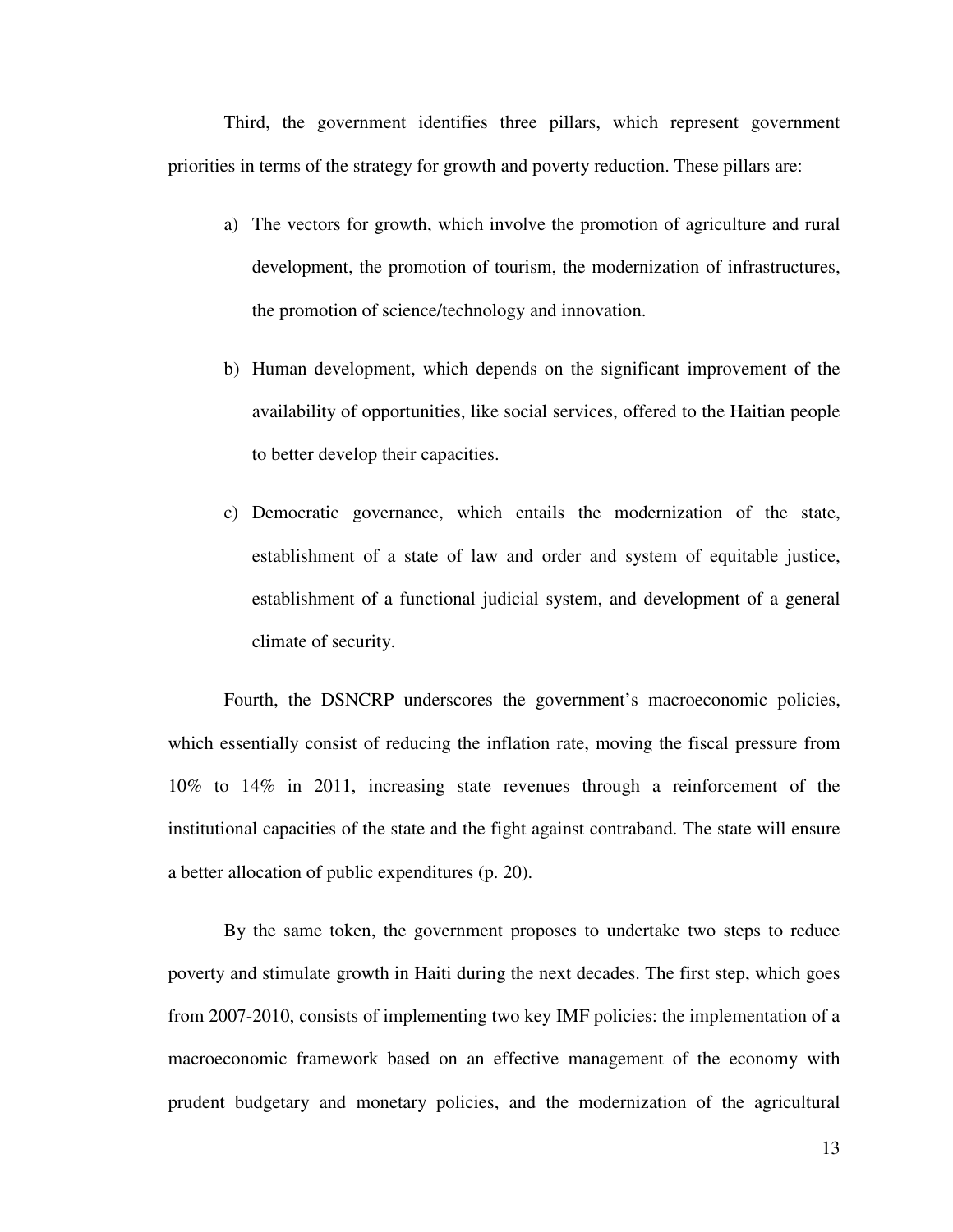sector. The second step goes from 2010 to 2015. This step involves the quest for rapid growth, and what the government has called, the mastering of social development. This step, according to the government, aims at reducing both monetary poverty and human poverty (p. 16). Consistent with previous development policies, the government has advocated, in the second step, the development of agro-industry while granting priority to tourism and the manufacture industry (p. 16).

The fifth part of the DSNCRP addresses the implementation and the follow-up of the government's development strategy. The government distinguishes two levels of implementation: one called strategic, under the patronage of the President of the Republic, and the other called operational, under the leadership of the Prime Minister. According to the DSNCRP, these two levels include the principal partners of development, which are the private sector, the territorial collectivities, the international agencies, and the NGOs. The follow-up, which is about the physical and financial realization of the actions included in the DSNCRP, will be collectively ensured by the structures of the public administration, the de-concentrated structures, the local and public collectivities, the private sector, the donors, and the beneficiaries. The Ministry of *Planification et de la Coop*é*ration Externe* (MPCE- Planning Ministry) will ensure the coordination and follow-up on the execution of the DSNCRP (pp. 123-125).

The sixth and last part of the DSNCRP is about the cost and funding of the government's development strategy. According to the government, the implementation of this strategy, from 2007 to 2010, requires US\$ 3,864.000.000 (p. 129). In terms of funding, the government proposes to mobilize internal and external resources. More specifically, the government proposes to use local resources, concessional loans, and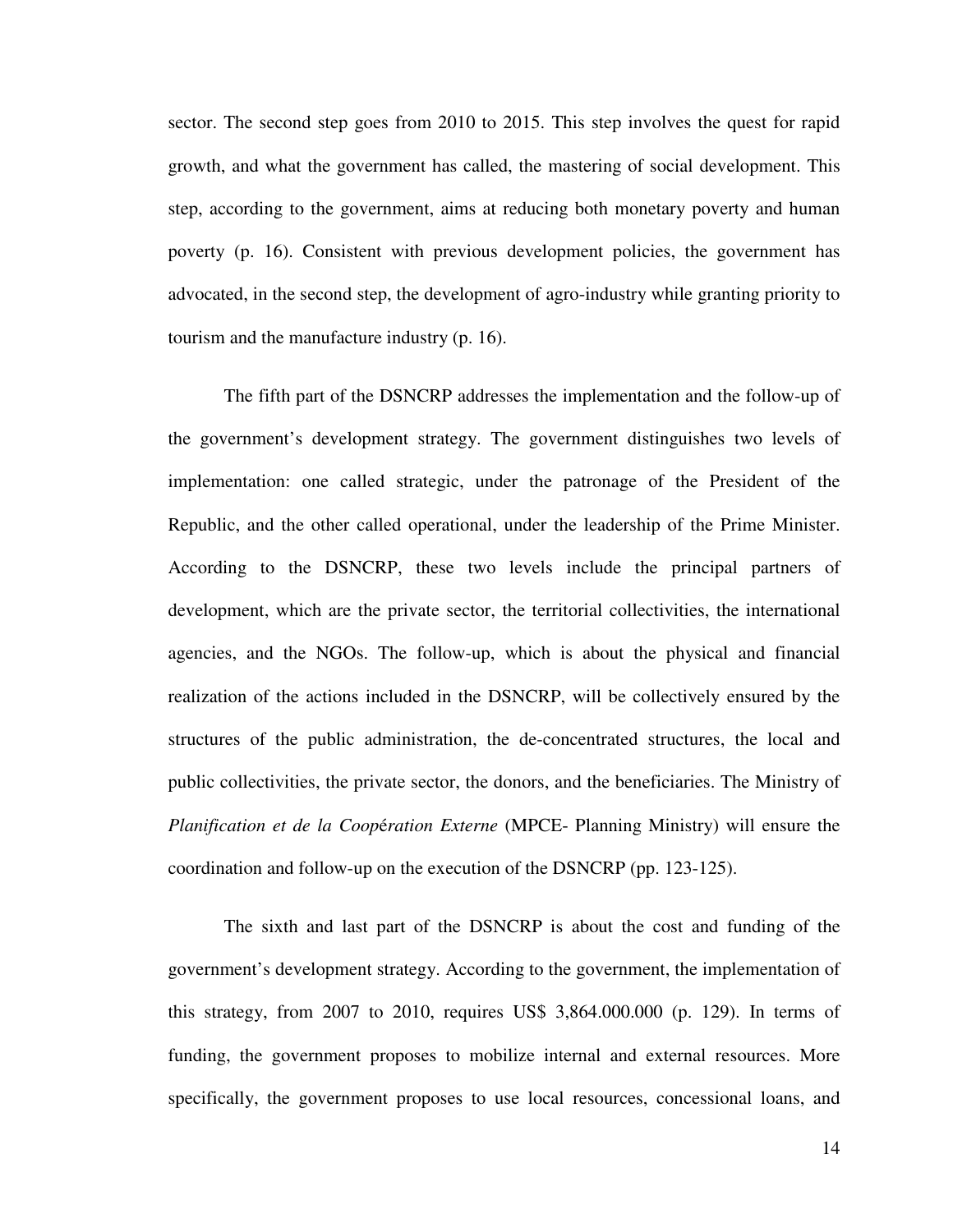foreign direct investments to promote socioeconomic development and particularly poverty reduction. The government also relies on the Heavily Indebted Poor Countries (HIPC) fund for the implementation of the DSNCRP (p. 131).

*Assessment of the Boniface and Préval's Development Frameworks in Terms of their Potential to Reduce the Vulnerability Level of Haiti* 

The ICF has the merit of pointing out one of the main flaws of previous development strategies implemented in Haiti, which is the systematic weakening of the Haitian state. Given the crucial importance of a strong state in the implementation of disaster risk reduction (DRR) measures, a weak Haitian state can only witness passively the increased vulnerability of Haiti. In other words, it is unconceivable to systematically incorporate disaster risk reduction into development planning without the direct involvement of a strong state. As a result, the ICF is insightful in terms of advocating the need to reinforce the capacity of the Haitian state.

On the other hand, the ICF can be considered evasive in terms of which entity, state or private sector, should have the command of Haiti's development and vulnerability reduction process. While acknowledging that previous development strategies have extensively supported the private sector to the detriment of the Haitian state, the ICF failed to clearly define the leadership role of the state in the development process of Haiti and, by extension, in the process of vulnerability reduction. In other words, the ICF, while correctly calling for the empowerment of the Haitian sate, stumbles when it comes to pointing out the end purpose of state empowerment. It is understandable that both the Haitian state and the private sector have major roles in Haiti's development and resilience building process; however, the ICF is ambiguous in terms of which entity should mainly shape and drive this process.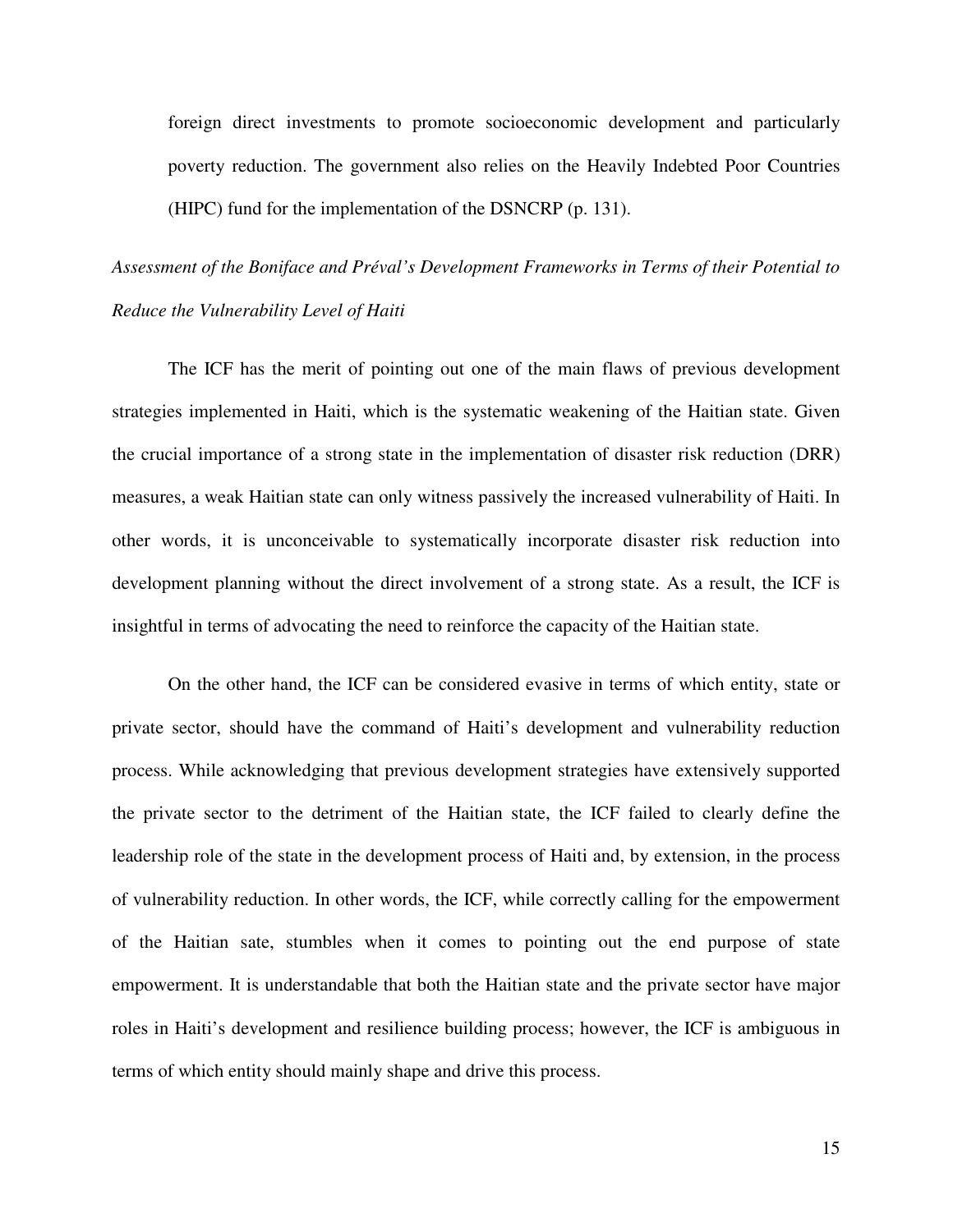When it comes to the Program for Reforming the State, it is discerning in terms of emphasizing the need to modernize Haiti's administrative system and to decentralize governance. Indeed, one of the lessons to learn from Haiti's January earthquake is the fact that the country needs an efficient administrative system capable of mitigating the adverse impacts of disastrous events. Among other things, the January earthquake revealed the archaic and weak nature of Haiti's administrative system, which failed to provide an effective response to the disaster. The earthquake also taught stakeholders that decentralization is a crucial need for Haiti. In fact, as the capital city, Port-au-Prince, collapsed under the devastating impacts of the earthquake, the rest of the country collapsed as well because of being completely dependent on Port-au-Prince. More specifically, as the earthquake hit Port-au-Prince, the whole country became paralyzed due to the fact that Haiti's public services were concentrated in the capital city. From this standpoint, the decentralization of public services in Haiti, for which the Program has called, is a necessity in that it has the potential to reduce the vulnerability of the country to disastrous events.

In addition to the Program, the DSNCRP addresses one of the key issues in the DRR literature, which is the relationship between poverty and disaster. Because poverty increases the likelihood of disaster, the DSNCRP is assumed to have the potential, through its poverty reduction strategy, to mitigate the occurrence of disaster. In other words, the extreme poverty situation of Haiti increases the vulnerability level of the country. By promoting poverty reduction, the DSNCRP is expected to reduce Haiti's vulnerability to disasters.

The question is now about the approach to be adopted to reduce poverty and, by extension, the vulnerability level of the country. While correctly calling for the modernization of the agricultural sector, the DSNCRP granted priority to tourism and the manufacture industry in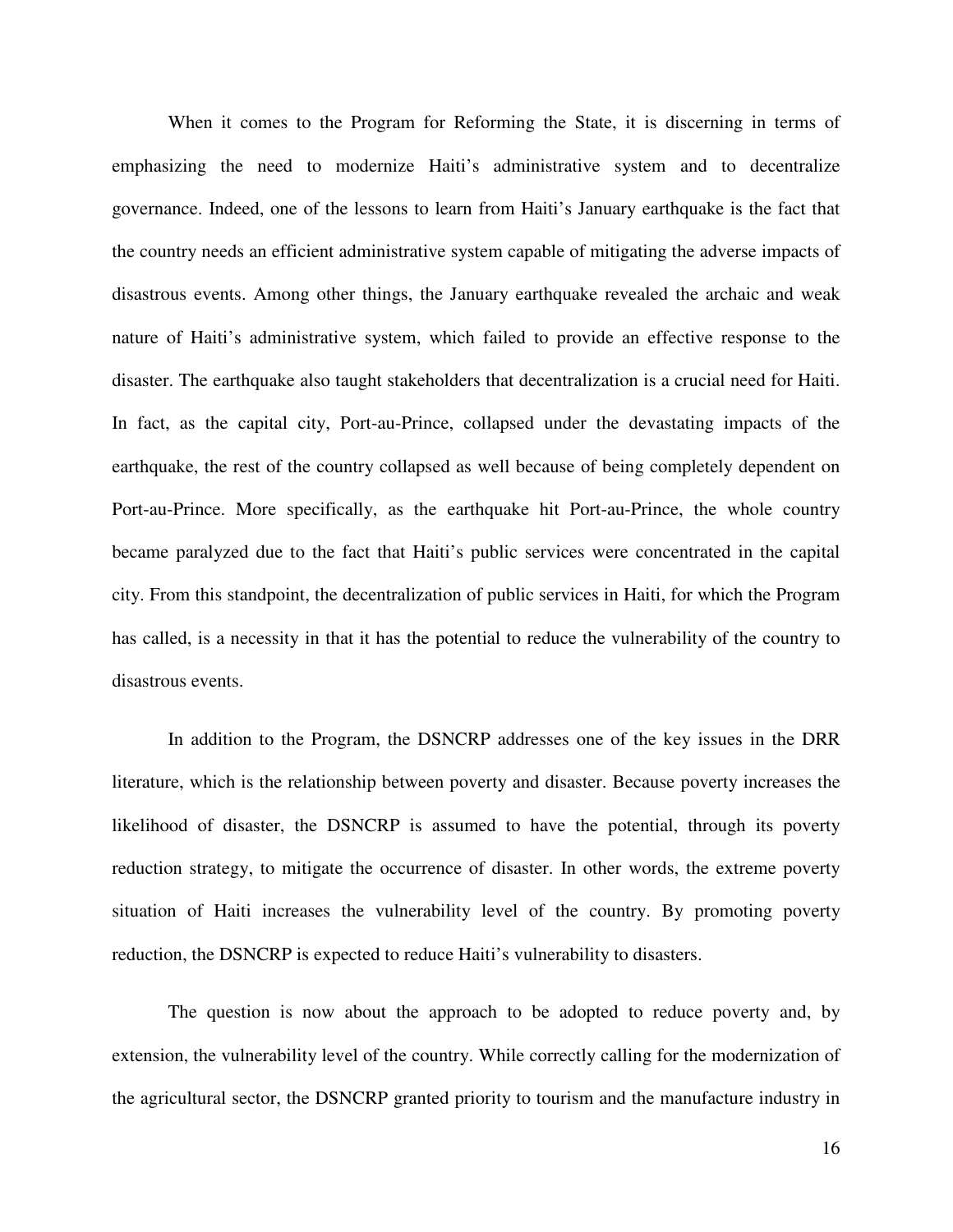Haiti's development and poverty reduction process. There is no doubt that the development of Haiti entails a reinvigoration of all sectors of the Haitian economy. However, given past experiences,<sup>4</sup> and the fact that most Haitians<sup>5</sup> depend on agriculture for their living, it makes sense that the agricultural sector should be central to any development strategy that aims at reducing poverty in Haiti. In other words, the reinforcement of the agricultural sector, in terms of massive investment in this sector and measures to protect Haitian farmers, should be the priority in any viable development strategy for Haiti. In addition to serving the economic need of most Haitians, a developed agricultural sector has the potential to stop Haiti's massive rural migration, which has considerably increased the vulnerability of Haiti's urban areas, particularly Port-au-Prince, to natural disasters. More precisely, the DSNCRP has the virtue of calling for poverty reduction in Haiti. This is so because poverty reduction, as shown in the DRR literature, has an explanatory power when it comes to understanding and explaining vulnerability reduction. Nevertheless, the DSNCRP stumbles when it comes to implementing the right approach to poverty reduction. By omitting the agricultural sector in its underlying priorities, the DSNCRP,

<sup>&</sup>lt;sup>4</sup> Previous development policies have discouraged any serious investment in Haiti's agricultural sector and have contributed, as a result, to decrease farmers' production. These policies have also exacerbated the problem of massive rural migration toward the metropolitan area of Port-au-Prince while increasing considerably the vulnerability level of the capital city. In 1980, for instance, "Haitian farmers provided from 80 to 90 percent of national food needs, but today they produce only about 45 percent of what Haiti eats" (p. 5). It is argued that "declining prosperity in the countryside juxtaposed with the prospect of factory jobs in Port-au-Prince sparked a considerable movement from the land to the capital city in the early 1980s" (Maguire 2009, p. 6). By 1981, "the population of Port-au-Prince, which had been 506 thousand in 1971, reached 852 thousand and its annual rate of growth reached nearly 7 percent" (DeWind & Kinley p. 104). This massive rural migration trend toward the capital city is confirmed by the World Bank. Indeed, the bank asserts that "among the 1.97 million people added to urban areas between 1982 and 2003, 1.3, or two-thirds, went to the West region" where Port-au-Prince is located (World Bank 2007, p. 10). Built to absorb approximately half a million people, Port-au-Prince has a population that far exceeds this estimate. According to the 2003 Haitian census, which is the most recent, the current population of Port-au-Prince is 2,109,516 compared to the general population of Haiti, which is 9,923,243 (Institut Haitien de Statistique et d'Informatique (IHSI), www.ihsi.ht).

 $<sup>5</sup>$  60% of Haiti's 9.7 million people live in rural areas and depend on agriculture for a living (Maguire p. 3).</sup>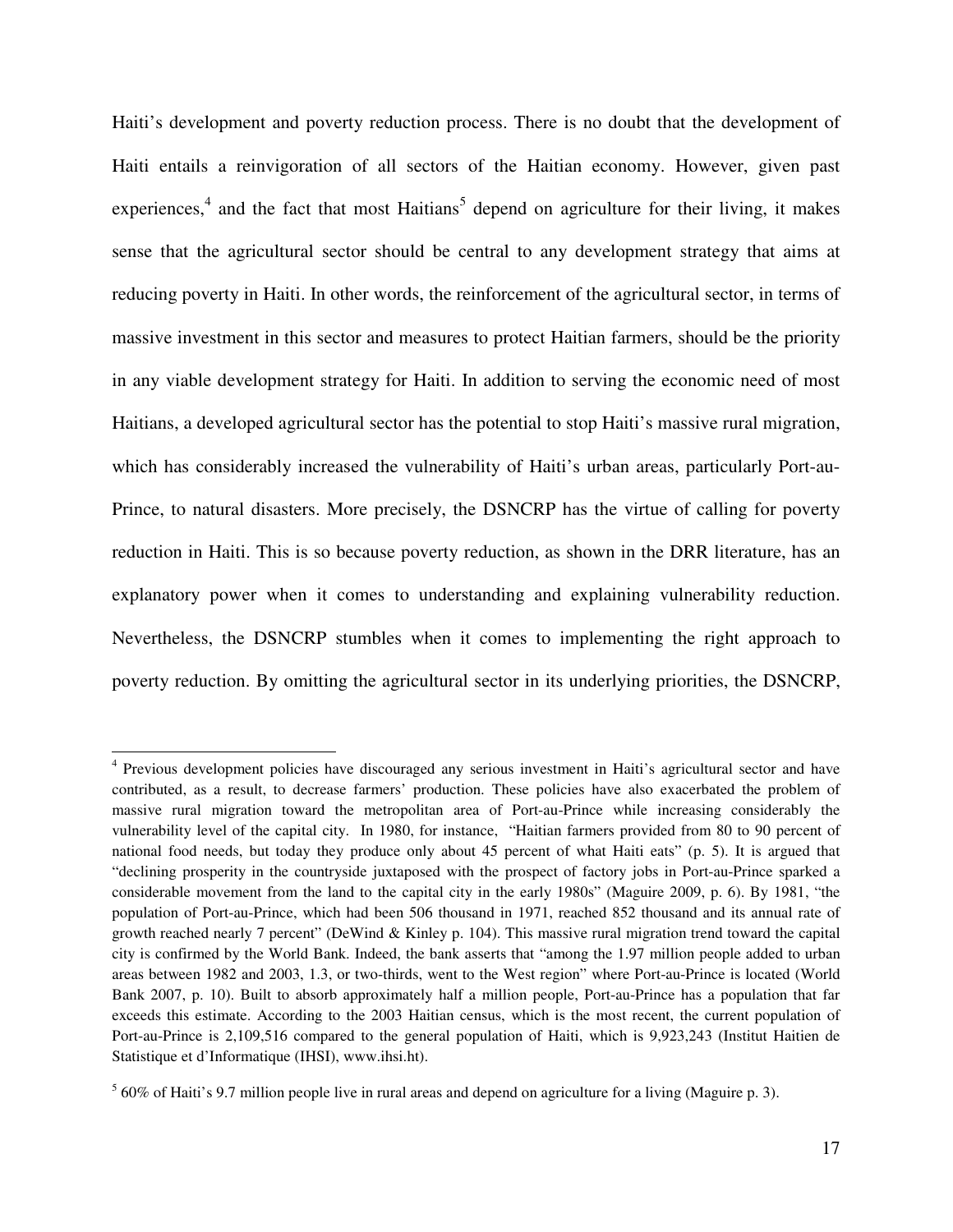as a development strategy, runs the risk of exacerbating the extreme poverty situation of Haiti and increasing, as a result, the vulnerability level of the country.

### **Conclusion**

Lastly, the ICF, which is the development strategy promoted by the Boniface administration (2004-2006), can be credited for underscoring one of the main flaws of several development strategies implemented in Haiti since the 1980s, which is the systematic weakening of the Haitian state. The ICF's call for the reinforcement or empowerment of the Haitian state is insightful because only a strong state can systematically implement disaster risk reduction measures and considerably reduce the vulnerability level of Haiti. A strong state is critical to the establishment and implementation of a comprehensive disaster risk reduction platform, a necessary component of any truly sustainable development plan. Such a platform requires various legislative initiatives and institutional arrangements regarding environmental protections, natural resource management, land-use management, building and construction guidelines, education, and a whole host of other policies. These reforms require that the state take a lead in not only establishing the framework for such reforms, but also ensuring that policies once put in place, are enforced. Unfortunately, the ICF failed to point out or define the leadership function of the state. It failed, in other words, to specify the main attributes of the state in the development strategy that it attempted to promote. Though the private sector has a significant function to play in the development process, the state has the primary role in establishing the environment in which the private sector takes action. In order to ensure that private sector actions are aligned with the overall objective of sustainable development, states must have the capacity to provide incentives for private sector actors to engage in risk reducing activities, while also enforcing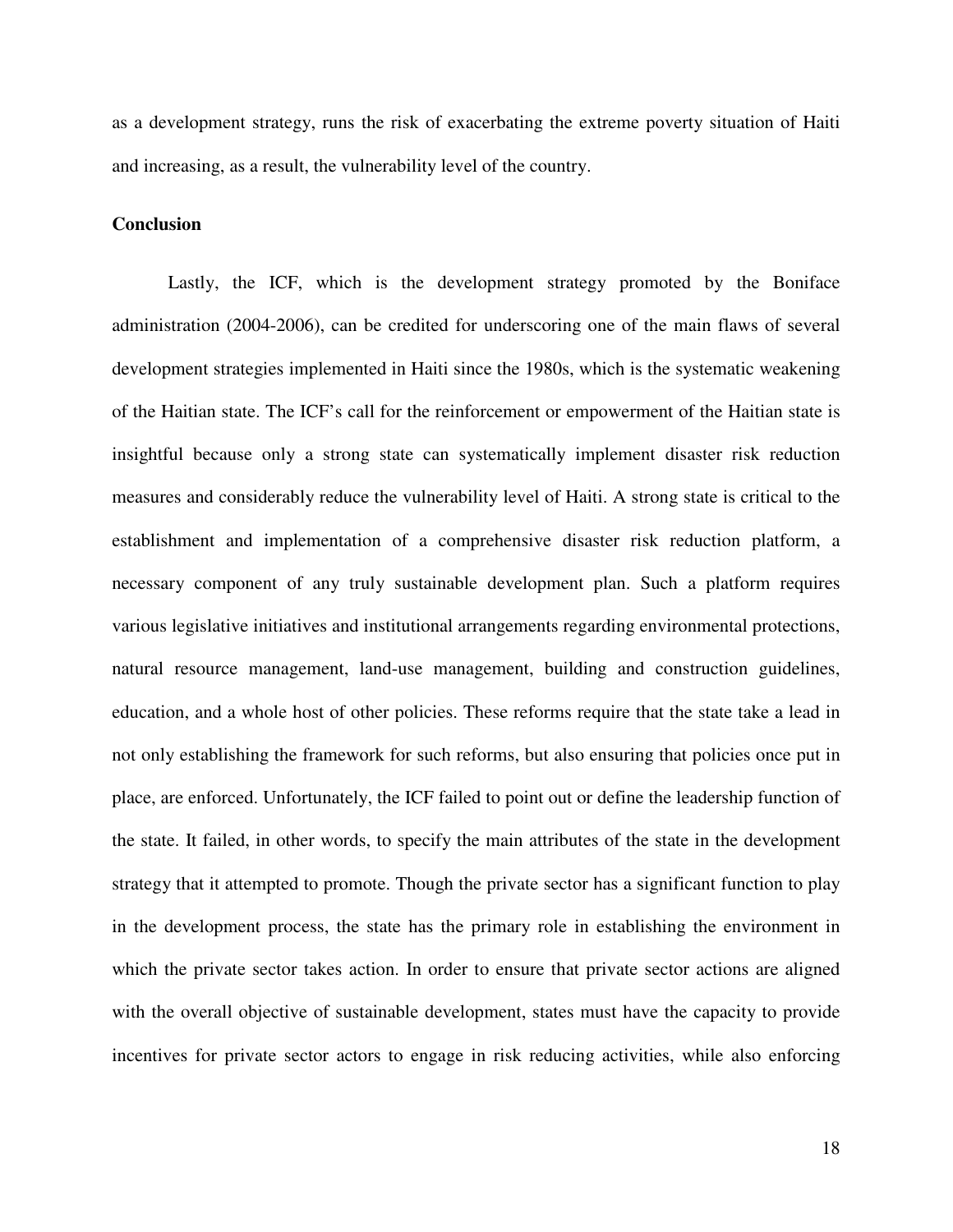regulations and sanctioning actions that threaten the safety and well-being of the country's population, and thus hamper sustainable development.

When it comes to the development strategy endorsed by the Préval administration (2006- 2011), which is summarized in the Program for Reforming the State and the DSNCRP, it is both insightful and misleading. On the one hand, Préval's development strategy is prescient in terms of calling for the modernization of Haiti's administrative system and the implementation of a decentralization process. The recent earthquake that hit Port-au-Prince has shown the extent to which Haiti is in need of an effective public administration capable of providing adequate response to natural disasters. The earthquake has also shown the need to get rid of the so-called "*Republic of Port-au-Prince*" and promote the development of the country as a whole. Another important feature of Préval's strategy is its emphasis on the necessity to reduce poverty in Haiti. This is a critical point because poverty reduction has the potential to reduce the likelihood of disasters by reducing the vulnerability level of the country. On the other hand, it can be argued that the DSNCRP is misleading due to the fact that it left out of the priority box the agricultural sector, which is supposed to be the key sector in any viable poverty reduction strategy for Haiti. Past experiences have shown that the manufacturing industry, which is considered a priority in the DSNCRP, has failed to act as an effective substitute for a developed agricultural sector and to reduce the vulnerability of Haitians. More specifically, past development policies, which prioritized the manufacturing industry over the agricultural sector, have exacerbated the problem of massive rural migration toward Port-au-Prince and have contributed, as a result, to increase the vulnerability of the capital city. From this standpoint, it can be argued that the goal of poverty reduction, and by extension vulnerability reduction, pursued by the DSNCRP is right. However, the approach or methodology used to achieve this goal is wrong.